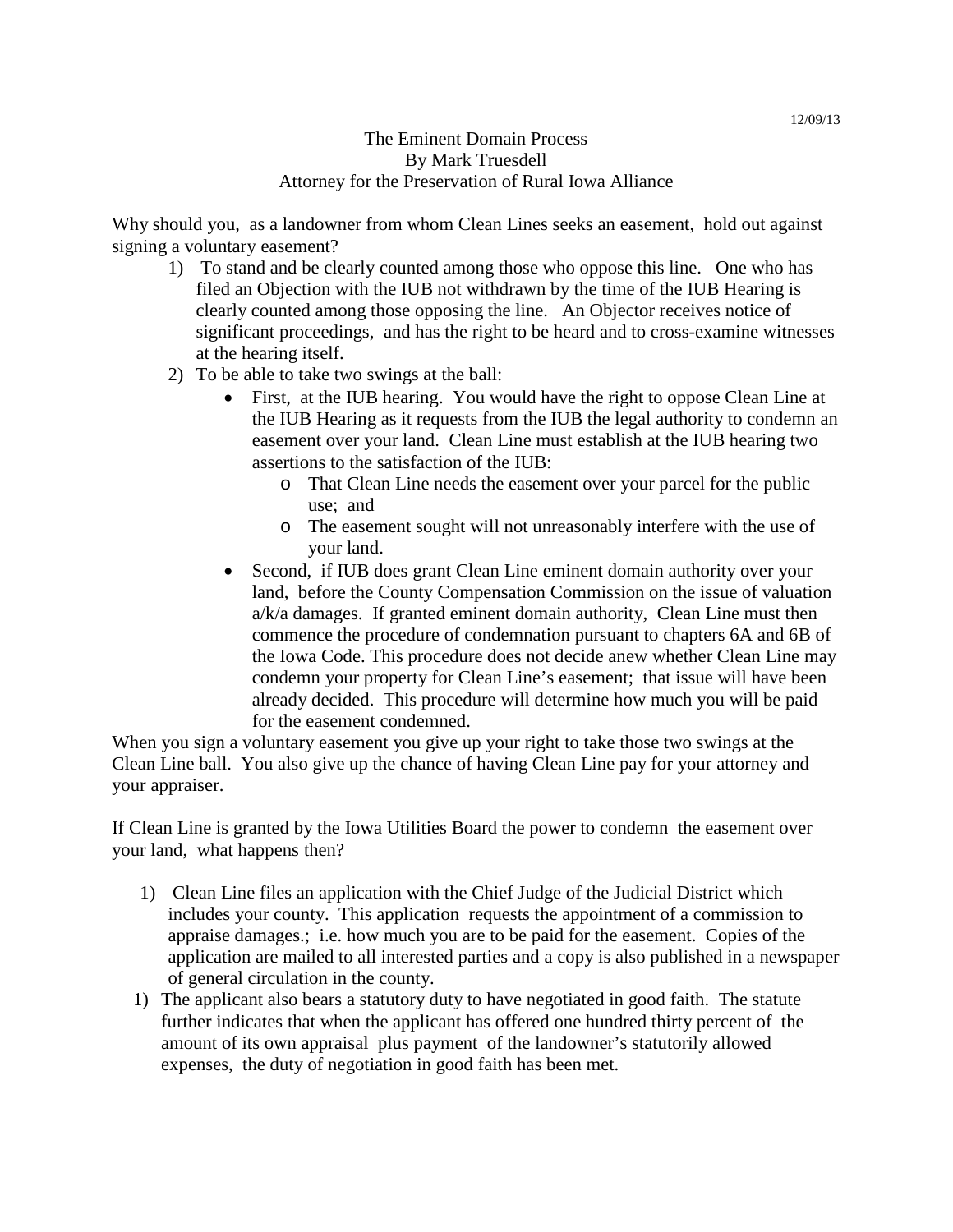- 2) When the Chief Judge approves its application, Clean Line will file the approved application with the County Recorder. This filing constitutes legal notice to all parties that condemnation appraisal has commenced.
- 3) The Chief Judge then selects from a list of 28 persons annually named by the County Board of Supervisors, six (6) person to form a compensation commission to assess the damages to all property to be taken by Clean Line in the county. The Chief Judge appoints one of the six appointees Chair.
- 4) The applicant (Clean Lines) requests the appraisal of damages by the compensation commission.
- 5) The County Sheriff arranges for the meeting of the compensation commission.
- 6) The applicant (Clean Lines) then provides the landowner 30 days' written notice of the day and the hour when the compensation commission will meet, view the premises, and appraise the damages. The County Sheriff notifies the compensation commissioners.
- 7) Prior to the appointed time, the commissioners are not to communicate with either the applicant, the property owner, tenant, or their agents, about the proceeding.
- 8) At the appointed time, the compensation commission of 6 citizens is to view the land and assess the damages which the owner will sustain. This is a meeting in open session in which the commissioners may receive evidence. So the proceeding will be, in reality, in two parts: a) the Viewing; and b) the Hearing. In reality, the compensation commission might schedule several Viewings simultaneously and might consider several parcels at a single Hearing. Both the Viewing and the Hearing are in open session, but then the commission may deliberate in closed session to write its report.
- 9) The important part is often not the actual Viewing of the property. Without objection, the commission might proceed without a Viewing. The important part is likely to be the testimony of the appraisers at the Hearing. The property owner has a right to hire an appraiser. (If the commission's award is 110% of the last offer, the applicant is required to pay for the landowner's appraiser as well as the landowner's attorney and expenses.) The landowner is to submit an application for fees and costs prior to adjournment of the final meeting of the county compensation committee on the matter.
- 10) The applicant will almost certainly have its own expert appraiser. A "before and after" appraisal method is sometimes used. Sometimes, a running foot or square foot analysis is used.
- 11) The appraisers for both parties get to testify. The landowner gets to testify. Either party can also bring in other experts to testify; e.g. an agronomist of a civil engineer with expertise in soils.
- 12) Members of the compensation commission are to receive a per diem of \$200 and actual and necessary expenses for the performance of their duties. Clean Line is to pay these expenses.
- 13) The commission shall keep minutes of all its meetings. These minutes are to show the results of each vote taken and information sufficient to indicate the vote of each member present. The vote of each member present shall be made public at the open session. The minutes shall be public records open to public inspection.
- 14) The County Sheriff gives notice of the amount of the appraisement by ordinary mail to both parties.
- 15) Either party may appeal the commission's appraisement by filing a notice of appeal with the District Court within 30 days of notice of the appraisement.